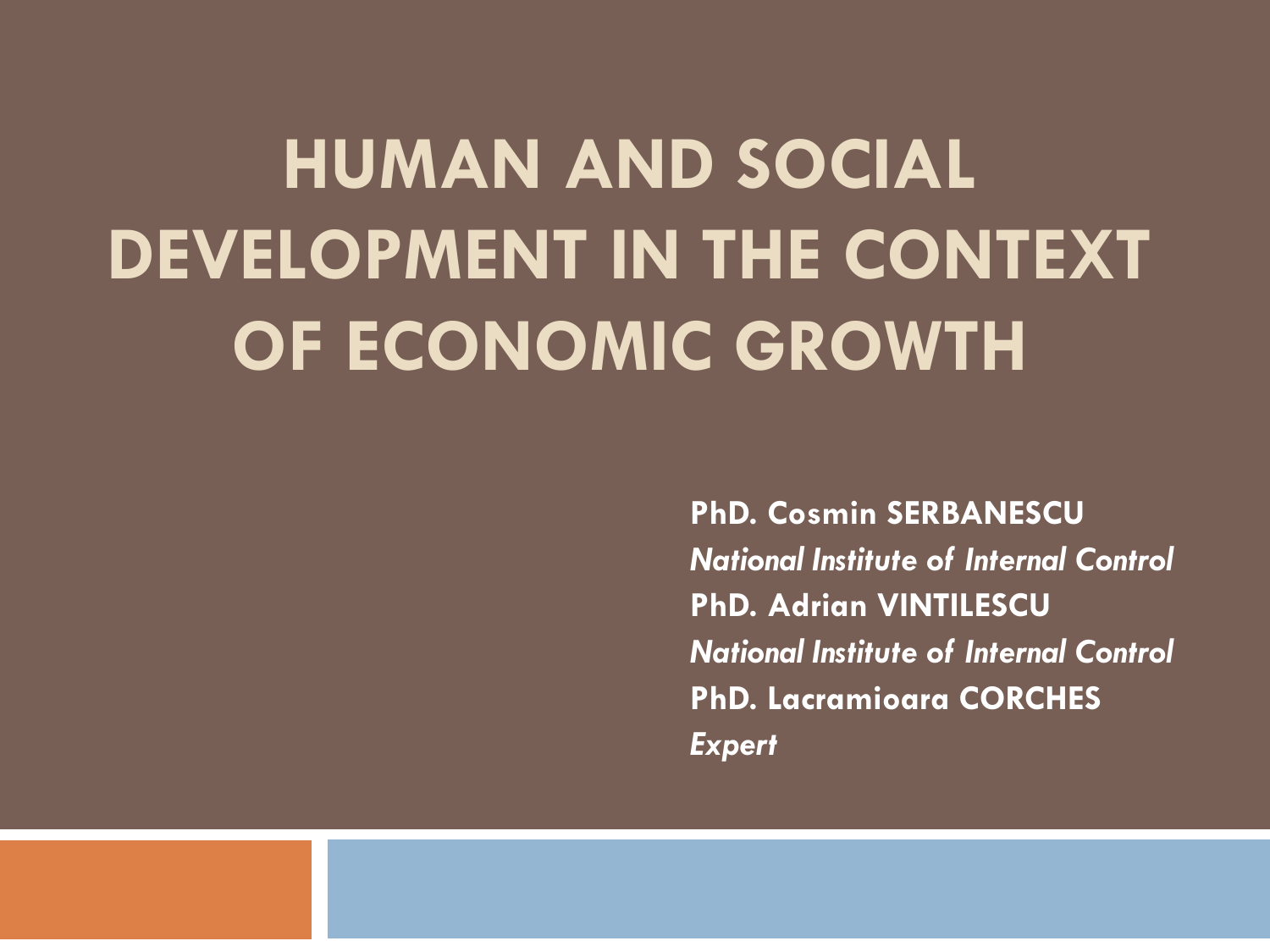## Introduction

- $\Box$  Certain factors determine the optimal way to develop public policies and assess the government efficiency.
- $\Box$  Income inequality is a major factor that may even influence democracy itself. It can be influenced by different taxation policies or optimal revenue redistribution policies (Mirrleess - Fair), possibly by tagging too (Akerlof).
- $\Box$  Economic growth, although an important indicator, does not often provide a complete picture and can not be considered the only factor in poverty reduction.
- *What are the right levers to combat poverty?*
- $\Box$  The research analyzes a series of specific indicators for a group of states over a period of time in order to provide an appropriate picture that leads to the development of adequate public policies to combat extreme poverty. The study also creates a tool to compare public policies that can lead to best practice.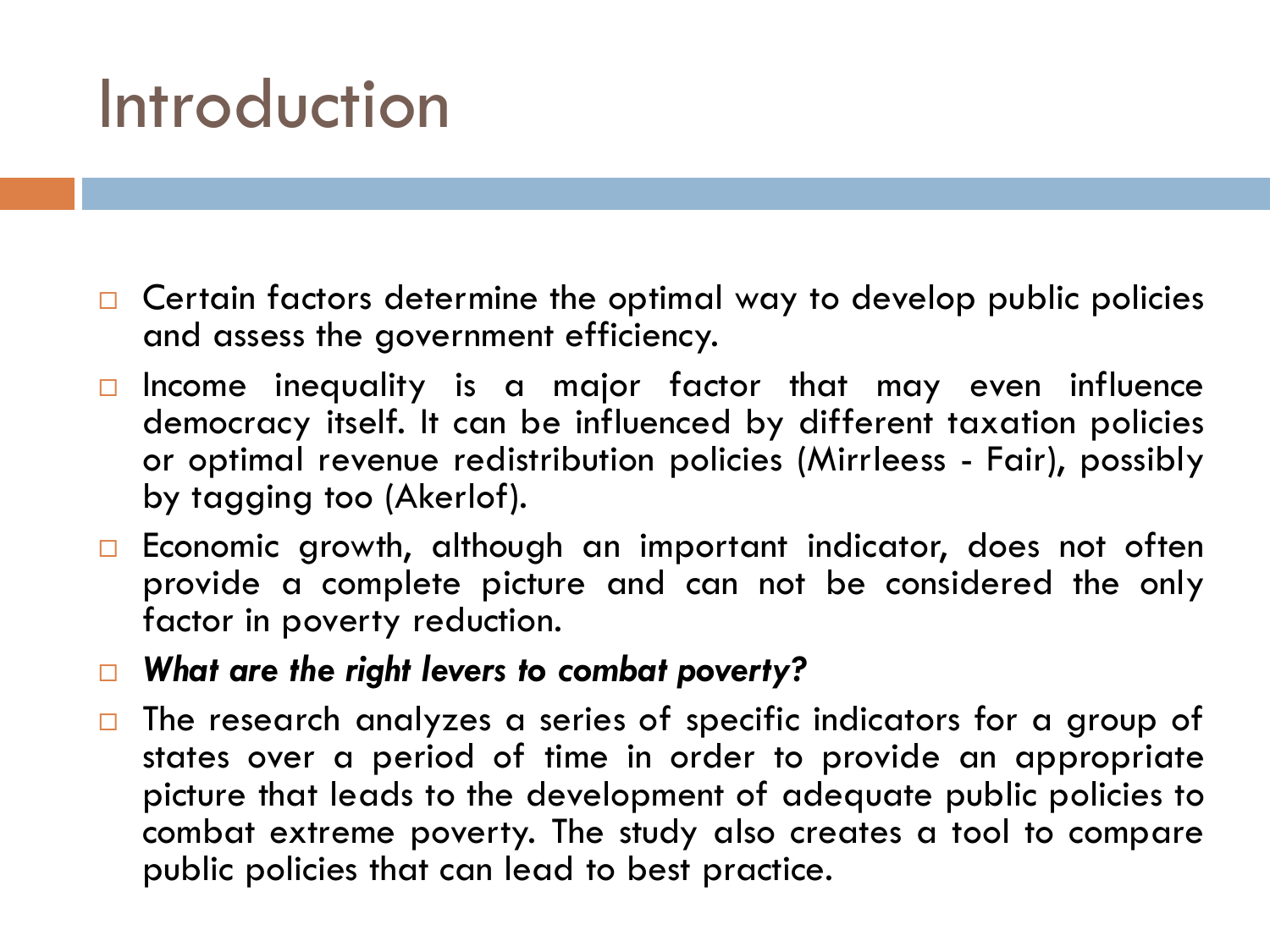### **Overview**

#### **□ Project Description**

**The analysis of poverty indicators, corroborated with** the Human Development Index, per capita income, and inequality of income distribution

#### **Quantitative methods used**

□ Correlation analysis, Data envelopment analysis with panel data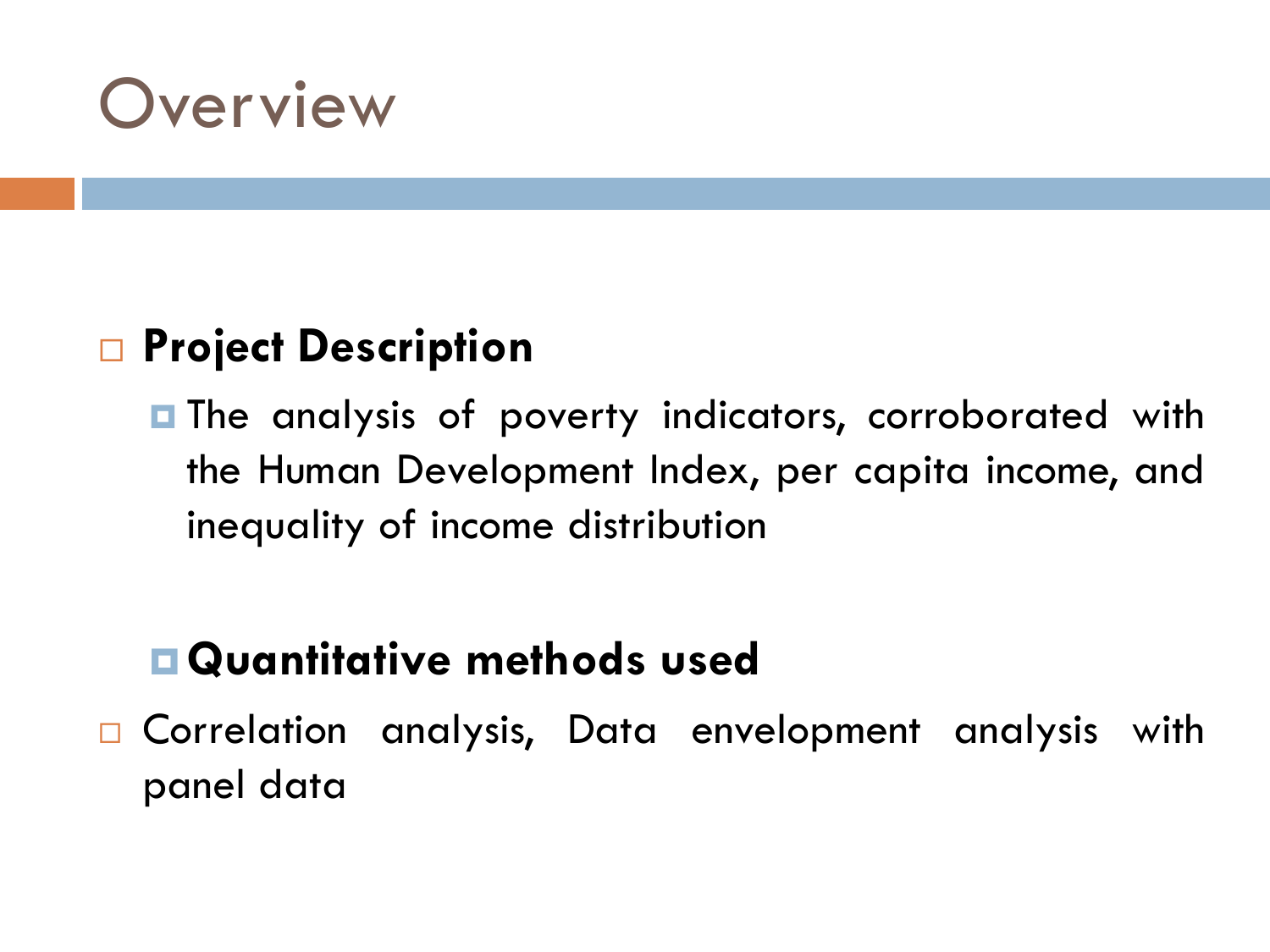### **Results**

#### ■ Key Results

- **□** Creating a tool to compare the effectiveness of public policies on poverty alleviation by analyzing the dependence between variables
- **E** Building an aggregate indicator to outline the overall public policy effectiveness in combating poverty using the Malmquist indicator
- **□** Creating a tool to compare the effectiveness of public policies to combat poverty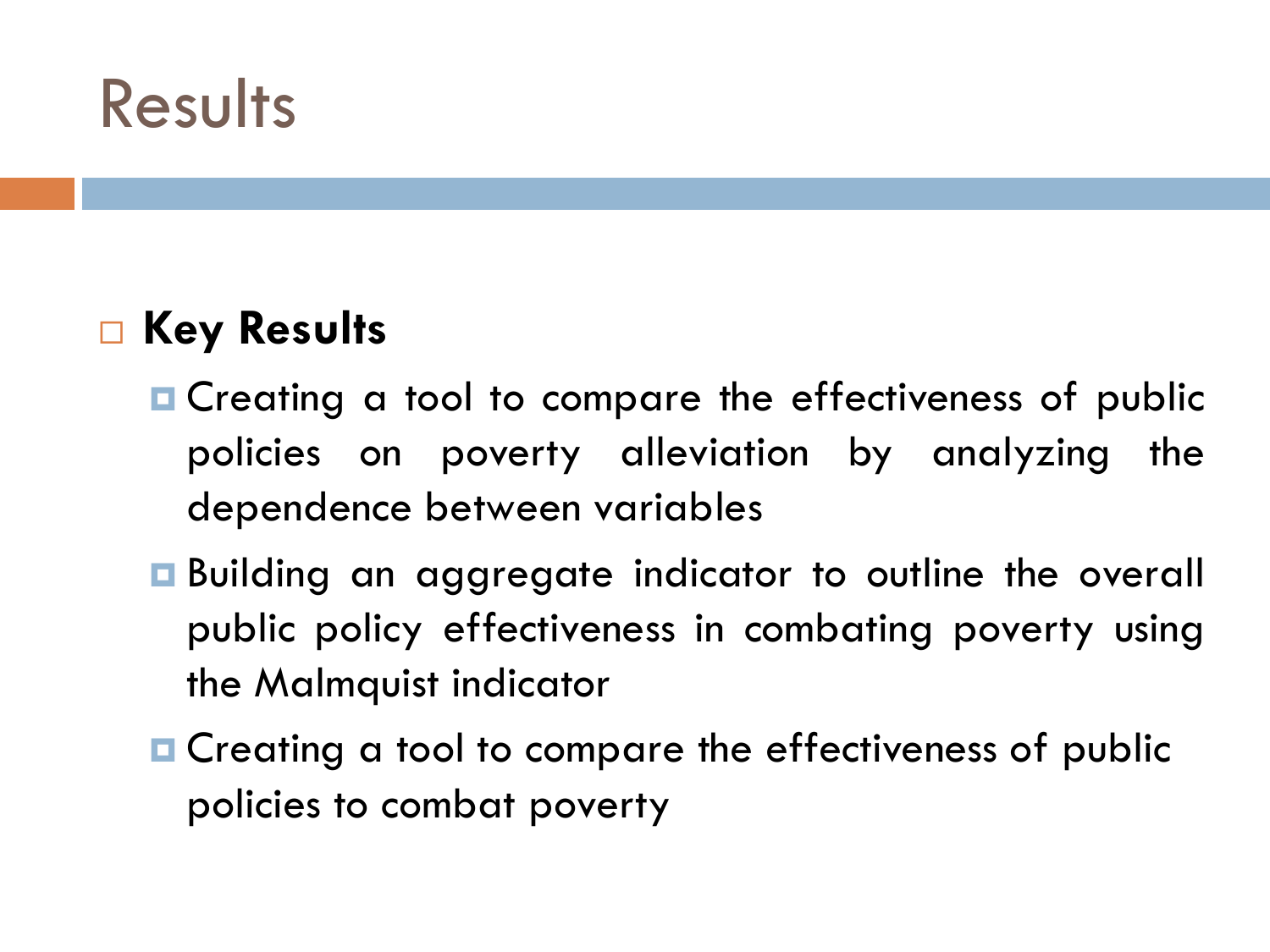

 $\square$  Dataset used is related to the period 2007 - 2015 obtained from public data sources, extracted from Eurostat, OECD, World Bank

#### **Data sources**

- http://ec.europa.eu/eurostat/data/database (04.10.2017)
- $\Box$  https://data.oecd.org/ (accessed on 04.10.2017)
- $\Box$  https://data.worldbank.org/ (accessed on 04.10.2017)
- **Countries analyzed :** Austria, Belgium, Bulgaria, Cyprus, Denmark, Estonia, Finland, France, Germany, Greece, Hungary, Italy, Latvia, Lithuania, Luxembourg, Netherlands, Norway, Poland, Portugal, Romania, Slovenia, Spain, Sweden, Switzerland, United Kingdom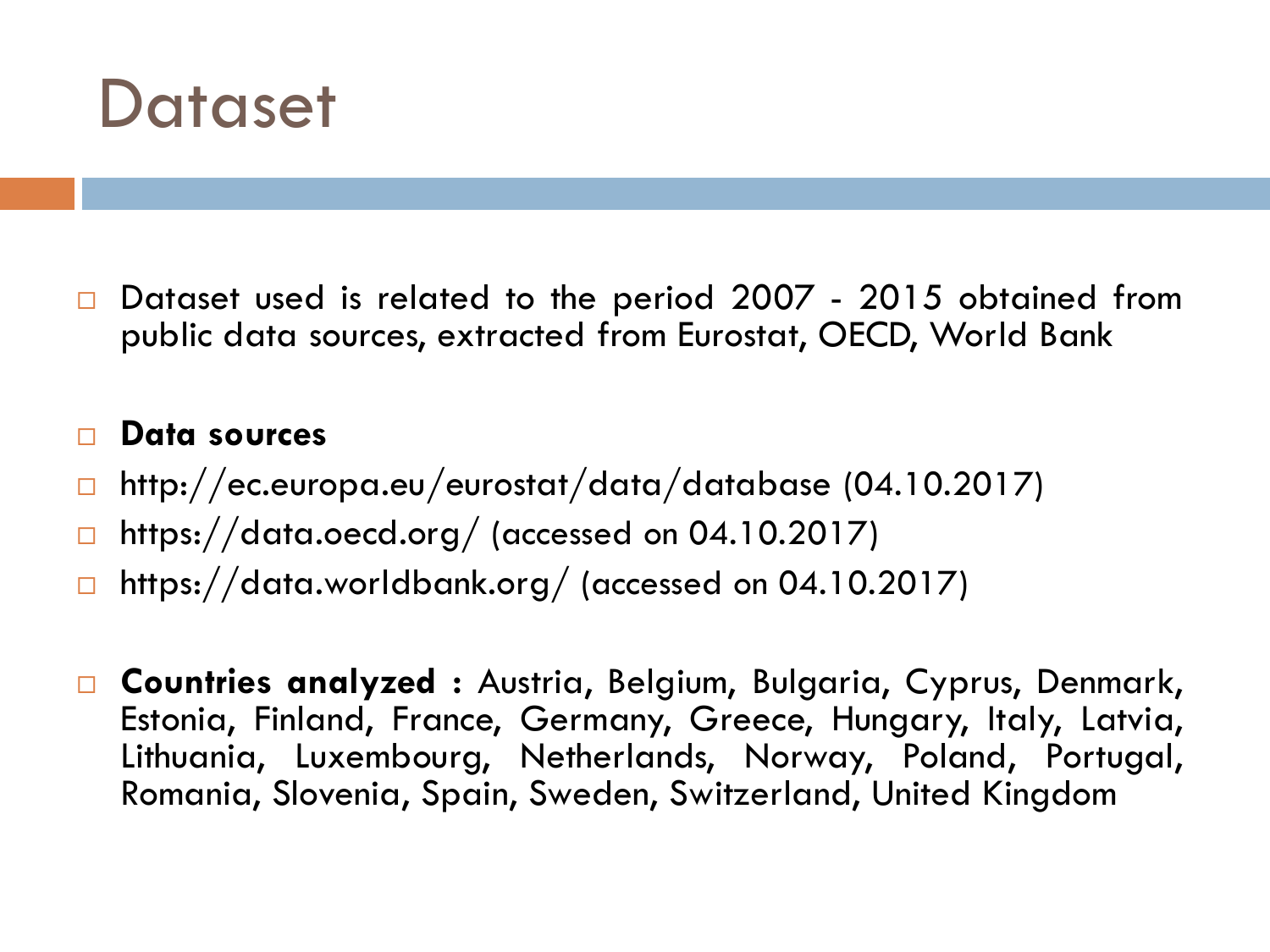# Output Variable

- For poverty, it was analyzed the indicator *People at risk of poverty or social exclusion:* refers to the situation of people either at risk of poverty or severely materially deprived or living in a household with a very low work intensity (AROPE)
- $\Box$  The indicator represents the share of the total population which is at risk of poverty or social exclusion. It is the headline indicator to monitor the EU 2020 Strategy poverty target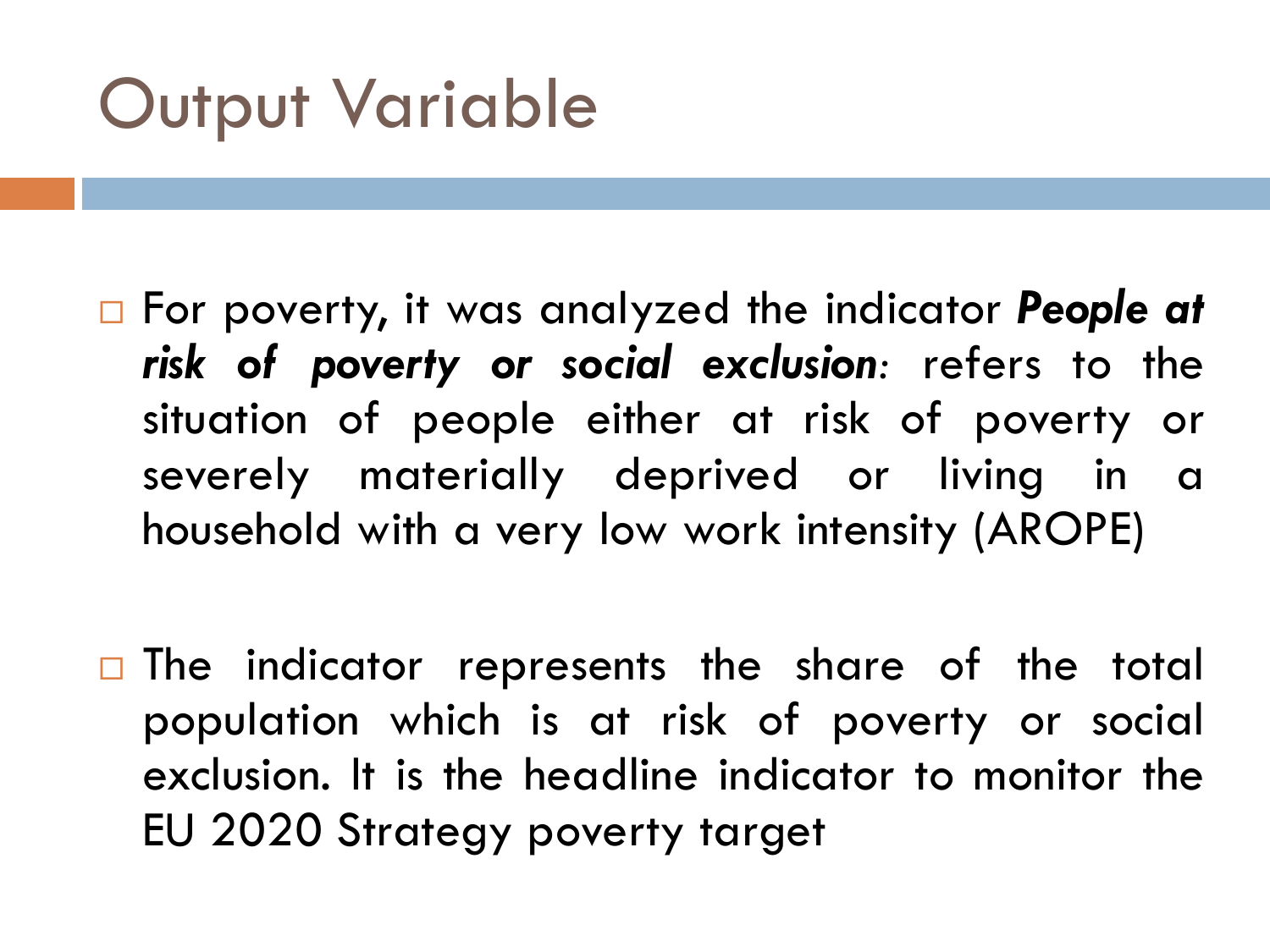## Input Variables

- It was analyzed the **Human development index** (HDI). The indicator emphasizes that people and their capabilities should be the ultimate criteria for assessing the development of a country, not economic growth alone.
- $\Box$  The indicator is a summary measure of average achievement in key dimensions of human development: a long and healthy life, being knowledgeable and have a decent standard of living. The HDI is the geometric mean of normalized indices for each of the three dimensions.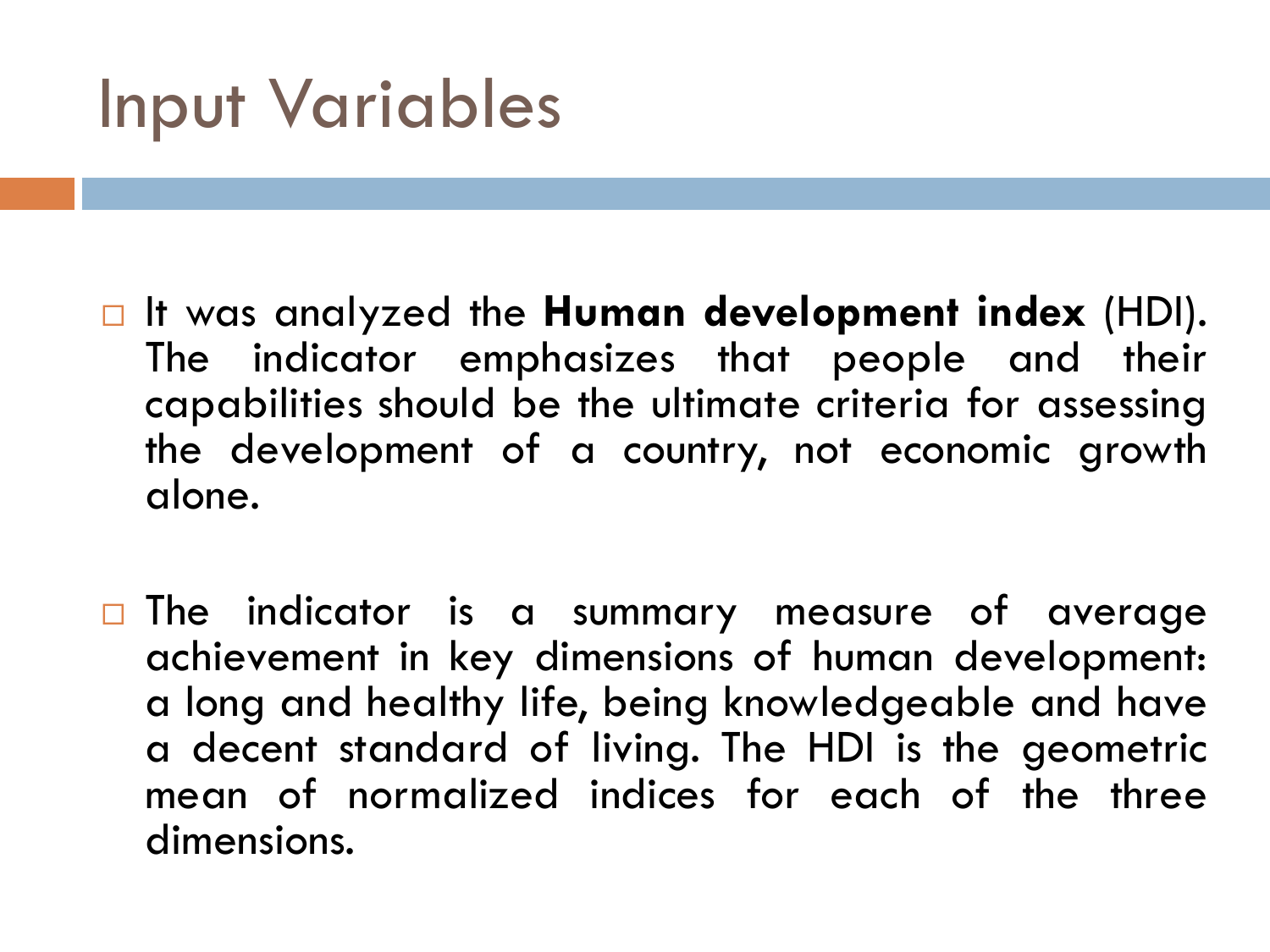## Input Variables

- **Income inequality** is generally given by the Gini indicator. The present study is based on another similar indicator: *Income quintile share ratio (S80/S20)***.**
- $\Box$  The income quintile share ratio or the S80/S20 ratio is a measure of the inequality of income distribution. It is calculated as the ratio of total income received by the 20% of the population with the highest income (the top quintile) to that received by the 20% of the population with the lowest income (the bottom quintile).
- □ All incomes are compiled as equivalised disposable incomes. Economic growth was analyzed using the indicator *Adjusted net national income* (annual % of growth).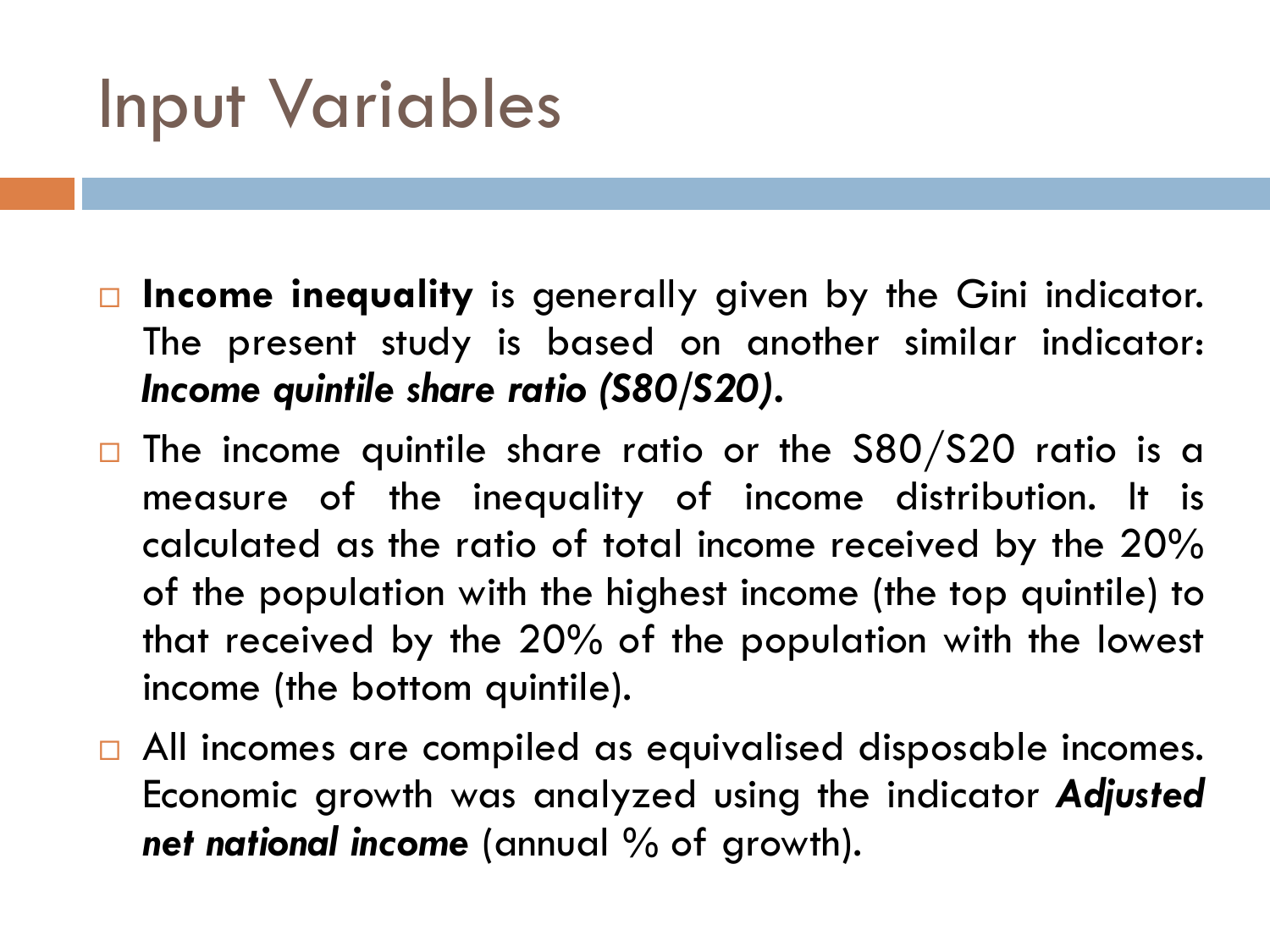#### Poverty - Human Development Relationship

#### **Conclusions of AROPE - HDI dependency analysis AROPE - HDI**

There are **three groups of data clusters** that signify the membership of states to three categories.

**The first cluster is given by Denmark, the Netherlands and Luxembourg**, which have low poverty rates, but with a very high HDI. This actually means that as much as HDI will grow, there remains a residual poverty rate.

**A second cluster is given by the high HDI rate in Hungary** that contrasts with the poverty rate in the country.

If we exclude these countries from the analysis, we notice that **the third cluster comprises most of the states** and **a trend of linear growth of poverty with the decrease of HDI**.

**dependency analysis**

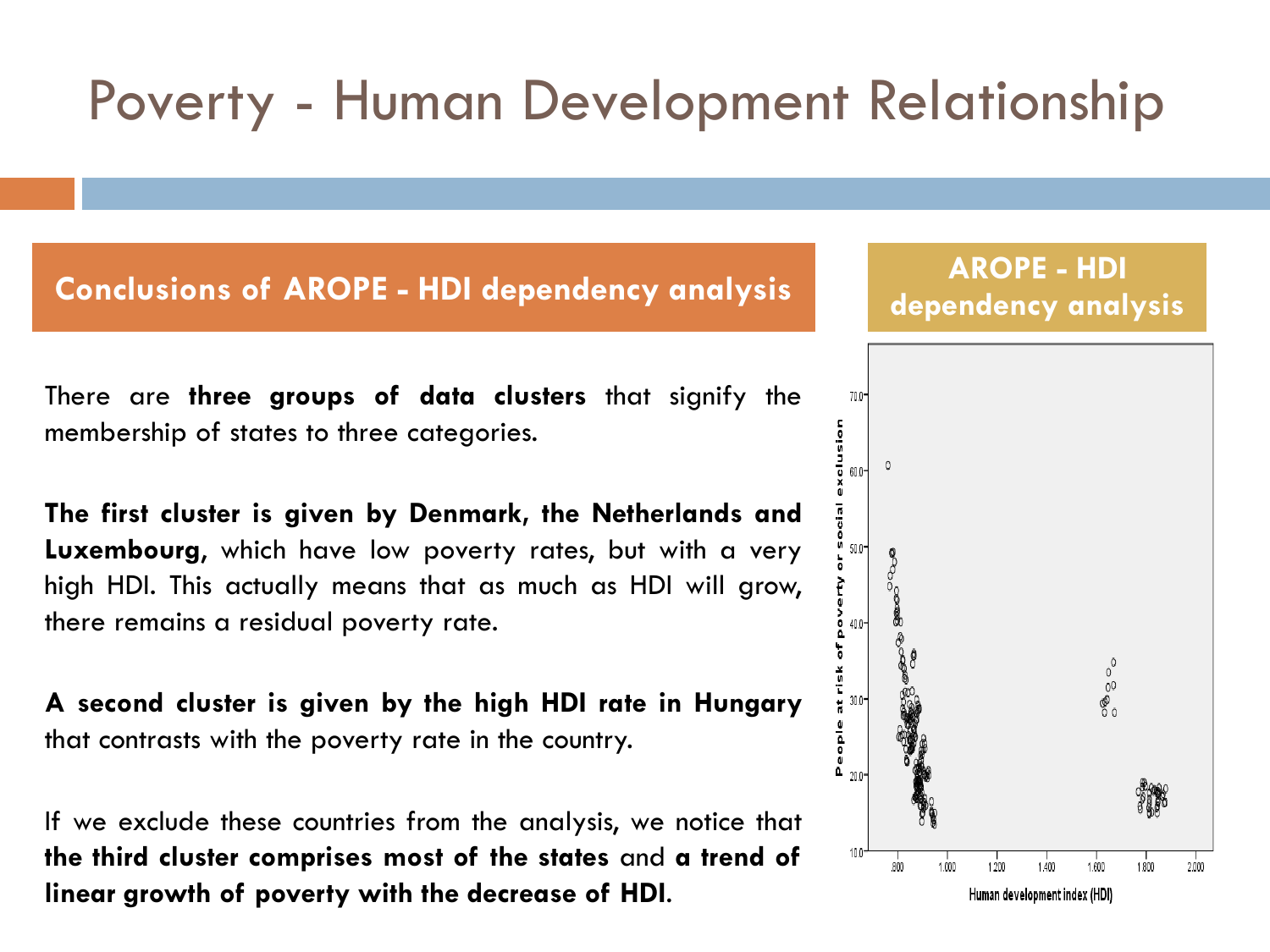#### Poverty - Human Development Relationship



There is **a trend of linear increase in poverty rate as HDI declines,**  although **a statistically significant link can not be revealed.**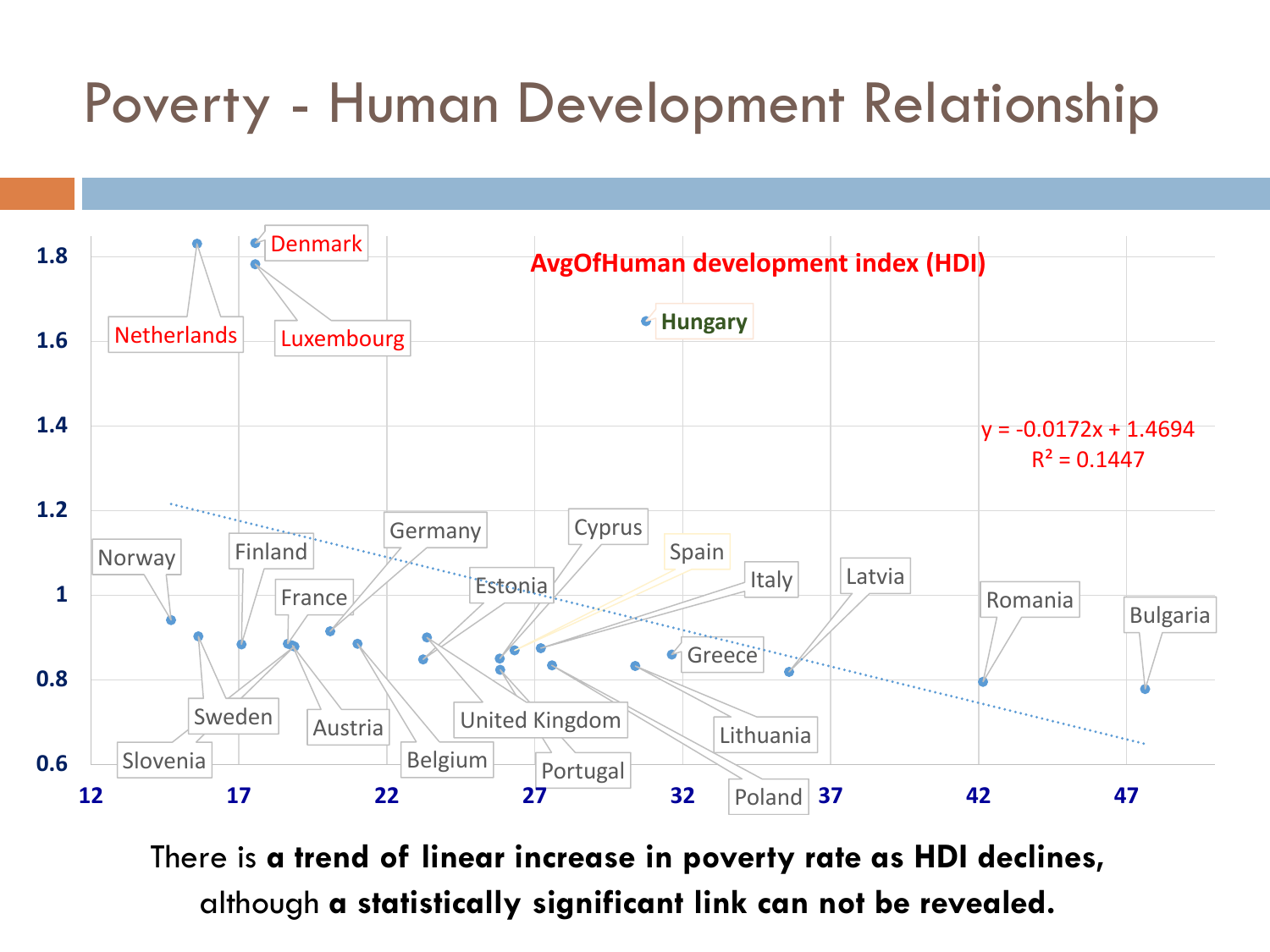# Poverty – Growth Relationship



**statistical link to be considered.**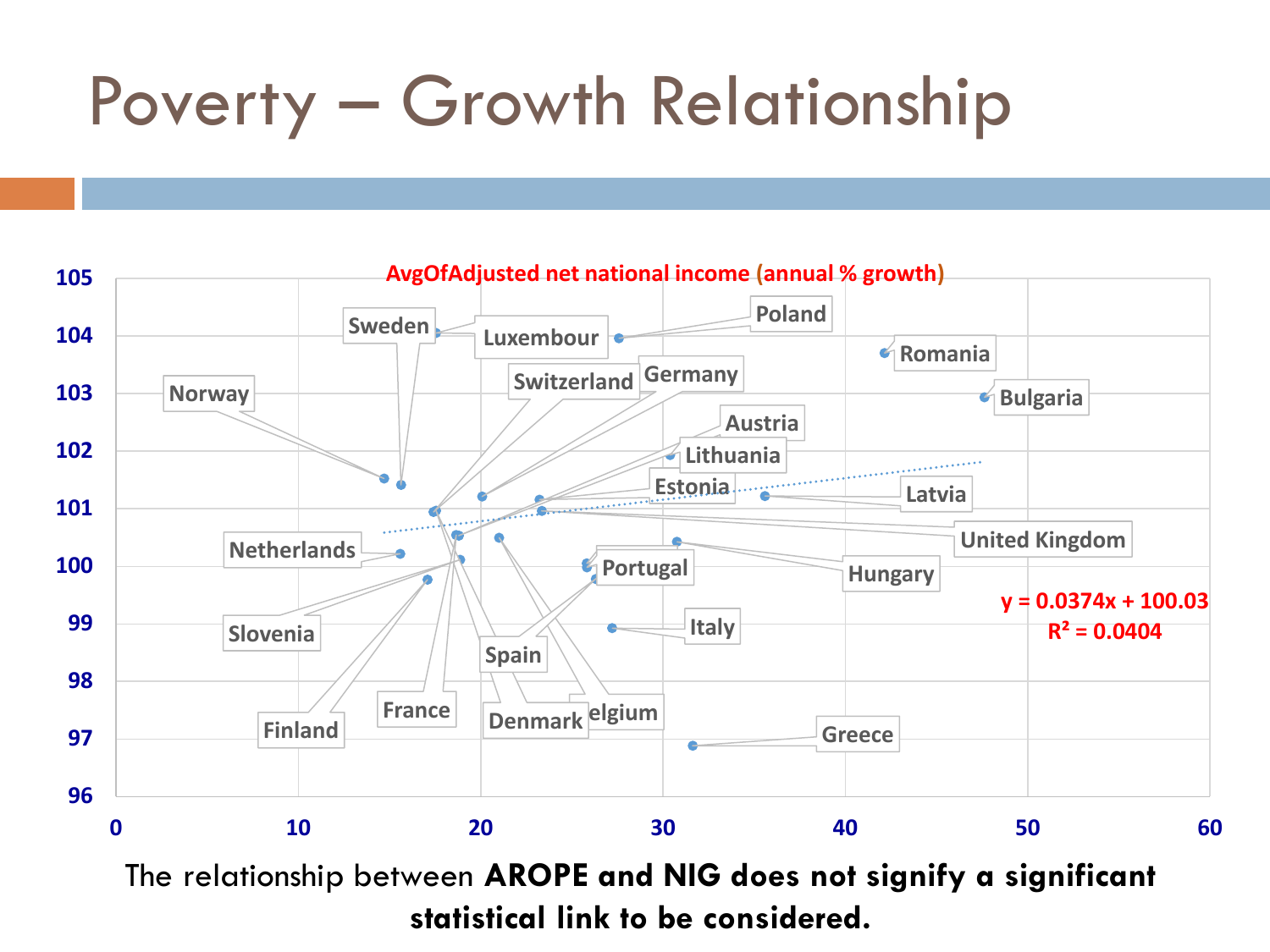#### Poverty - Income Inequality Relationship

**There is a significant and direct correlation between AROPE poverty indicators and income inequality S80/S20**



#### **AvgOfIncome quintile share ratio (S80/S20) by sex**

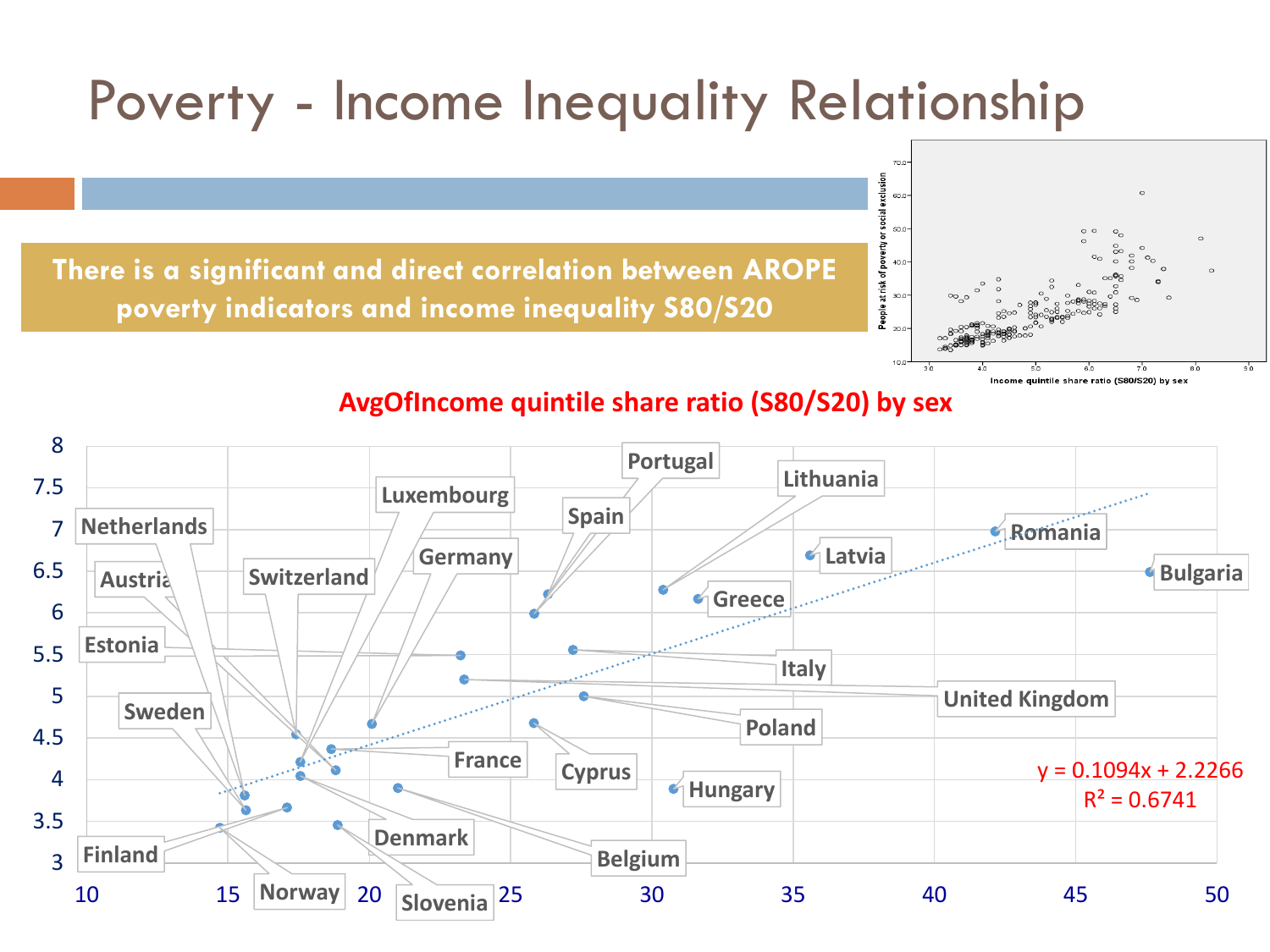# Analysis of Input Indicators

#### **Economic growth - Income inequality**





If we analyze the economic growth against income inequality (S80/S20), we notice **areas with high economic growth** but also **high income inequality** (ex. Romania).

In these cases, adjustment policies are needed to reduce inequalities such as **CSR**.

There are also cases where **economic growth becomes a priority objective**.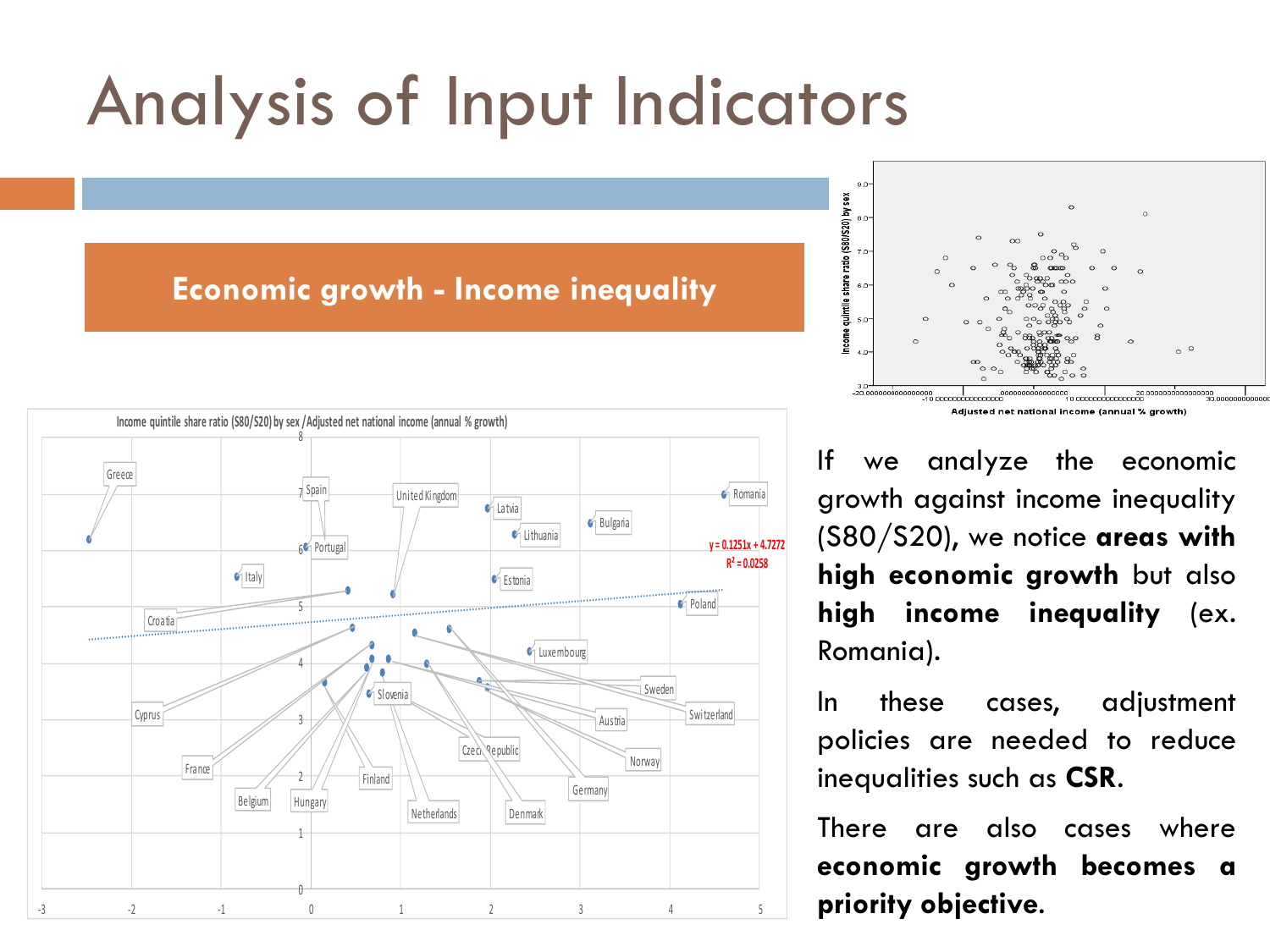# Correlation Analysis

|                                                           |                 | People at risk of<br>poverty or social<br>exclusion | Human<br>development<br>index (HDI) | Adjusted net national<br>income (annual %<br>growth) | Income quintile<br>share ratio<br>(S80/S20) by sex |
|-----------------------------------------------------------|-----------------|-----------------------------------------------------|-------------------------------------|------------------------------------------------------|----------------------------------------------------|
| People at risk of poverty or<br>social exclusion          | Pearson         |                                                     | $-.370"$                            | .062                                                 | .787                                               |
|                                                           | Sig. (2-tailed) |                                                     | .000                                | .352                                                 | .000                                               |
| Human development index<br>(HDI)                          | Pearson         | $-.370"$                                            |                                     | .033                                                 | $-.404"$                                           |
|                                                           | Sig. (2-tailed) | .000                                                |                                     | .622                                                 | .000                                               |
| Adjusted net national income Pearson<br>(annual % growth) |                 | .062                                                | .033                                |                                                      | .038                                               |
|                                                           | Sig. (2-tailed) | .352                                                | .622                                |                                                      | .575                                               |
| Income quintile share ratio<br>(S80/S20) by sex           | Pearson         | .787"                                               | $-.404"$                            | .038                                                 |                                                    |
|                                                           | Sig. (2-tailed) | .000                                                | .000                                | .575                                                 |                                                    |

\*\*. is significant at the 0.01 level (2-tailed).

There is **a significant and direct correlation (.787)** between **AROPE poverty indicators and income inequality S80 / S20.**

Also, there is **an inverse statistical link between HDI and AROPE.**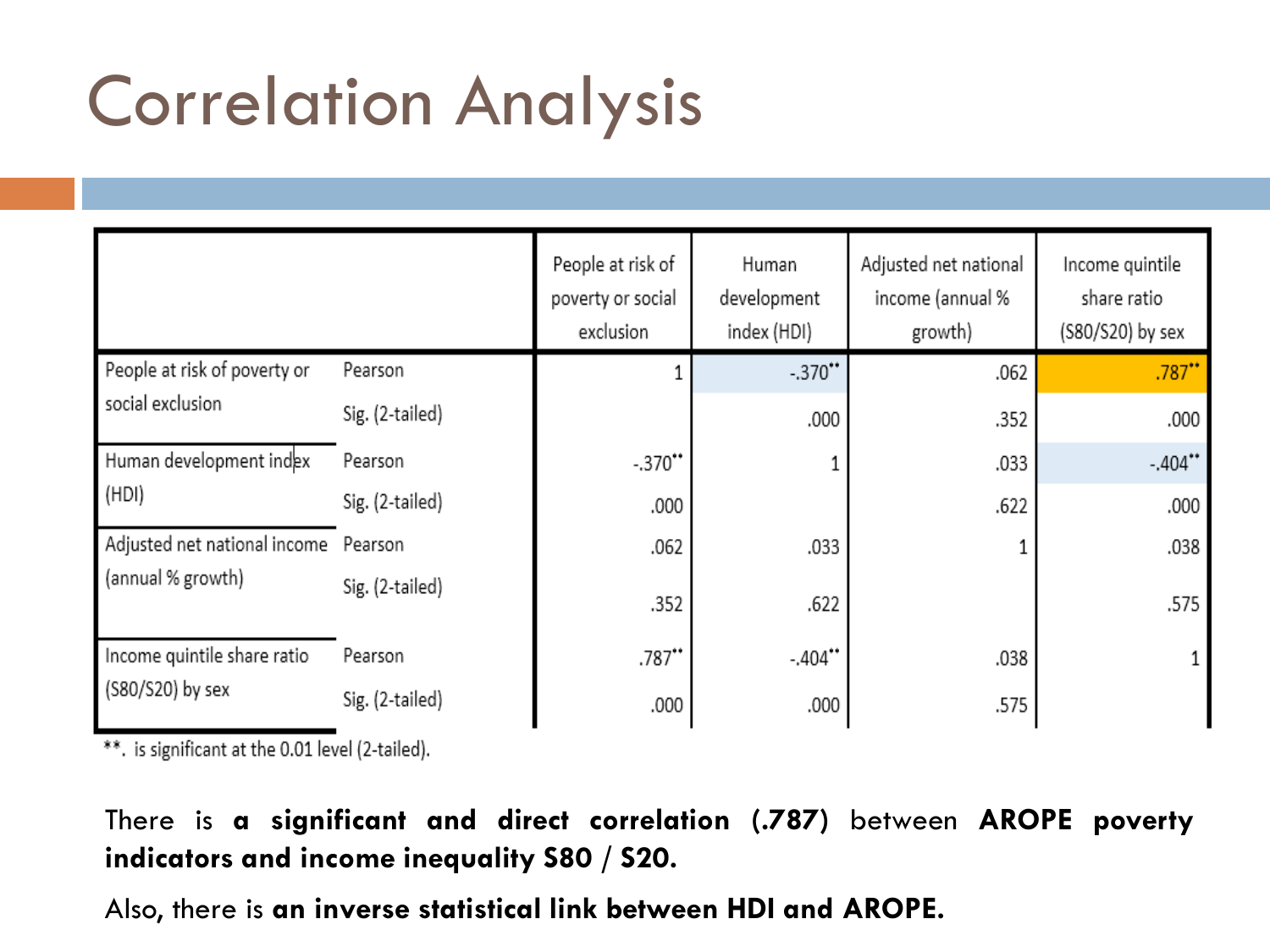#### Data Envelopment Analysis General Considerations

- DEA is a nonparametric method used in research and economy for estimating production frontiers and it is easy to apply to panel data.
- $\Box$  For the panel dataset, the Malmquist index is appropriate to compare the overall public policy effectiveness of poverty in a context of income inequality or economic growth.
- □ The factor of total Malmquist productivity change (TFPC) between two data points is calculated as the ratio between the distances to the border of a particular point for each data analyzed (Fare and Primont, 1997).
- **Efficiency measurement is given by Total Multifactorial Productivity.**
- $\Box$  A value greater than one (>1) using the Malmquist index indicates a positive improvement, while a value of less than one  $($  < 1) normally indicates a decline in performance. A constant value of 1 means no improvement in performance.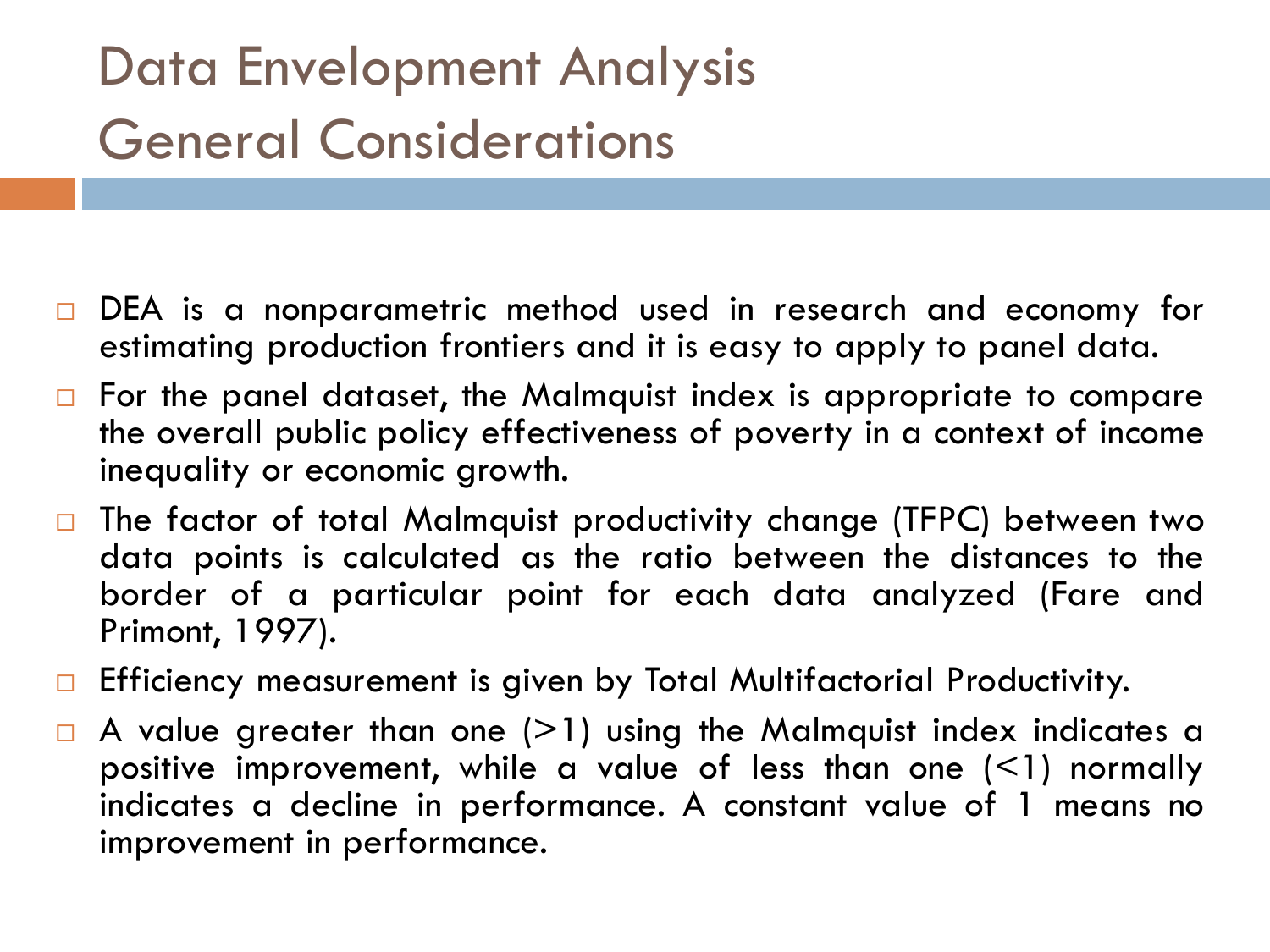# Malmquist TFPC Index - Poverty

#### **The TFPC indicator can characterize the overall effectiveness of public policies**



AvgOfPeople at risk of poverty or social exclusion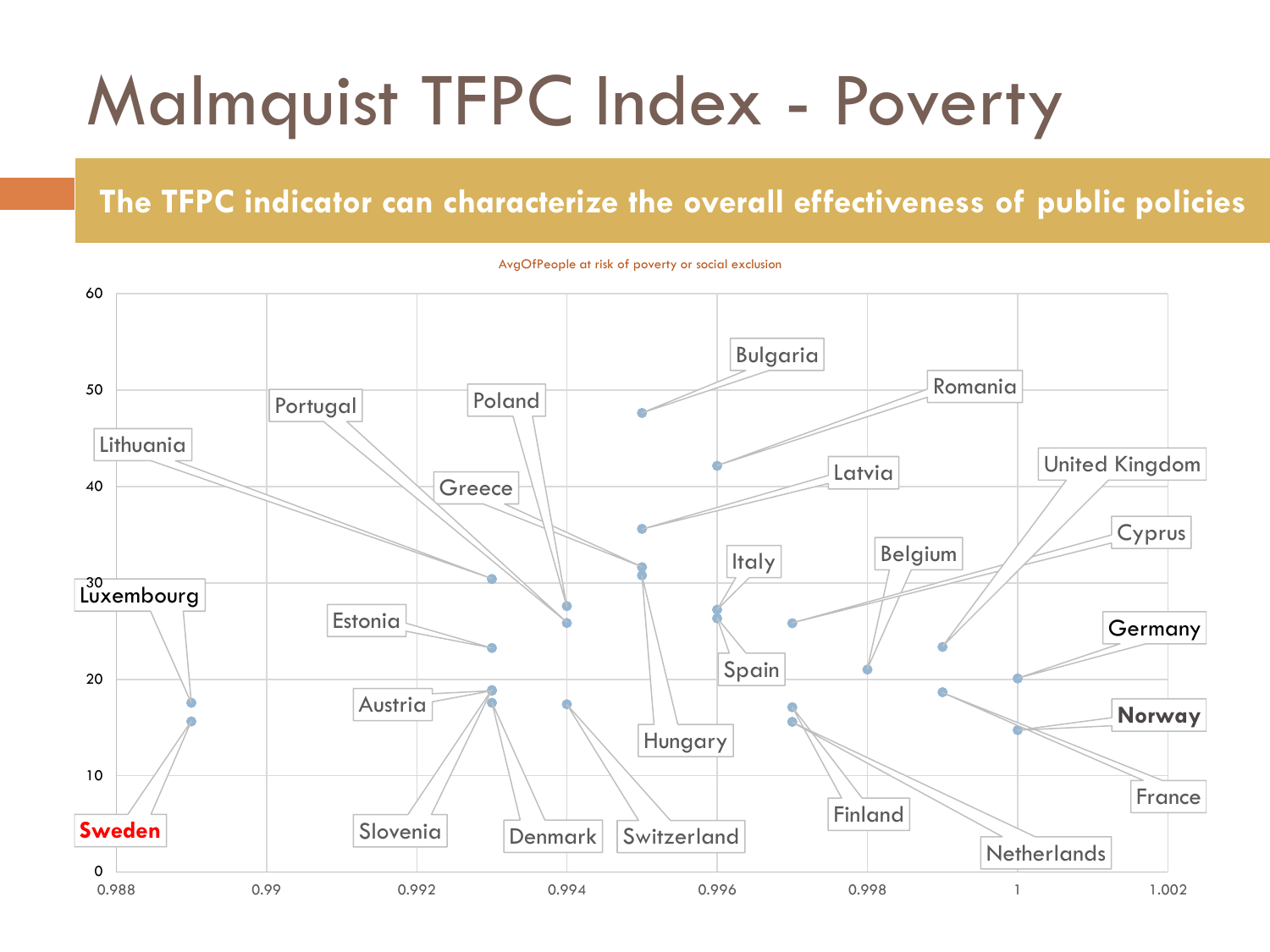# Significance **(TFPC Norway > TFPC Sweden)**



**Decrease in poverty in Norway is due to more effective interventions in reducing income inequality, even if economic growth was slower.**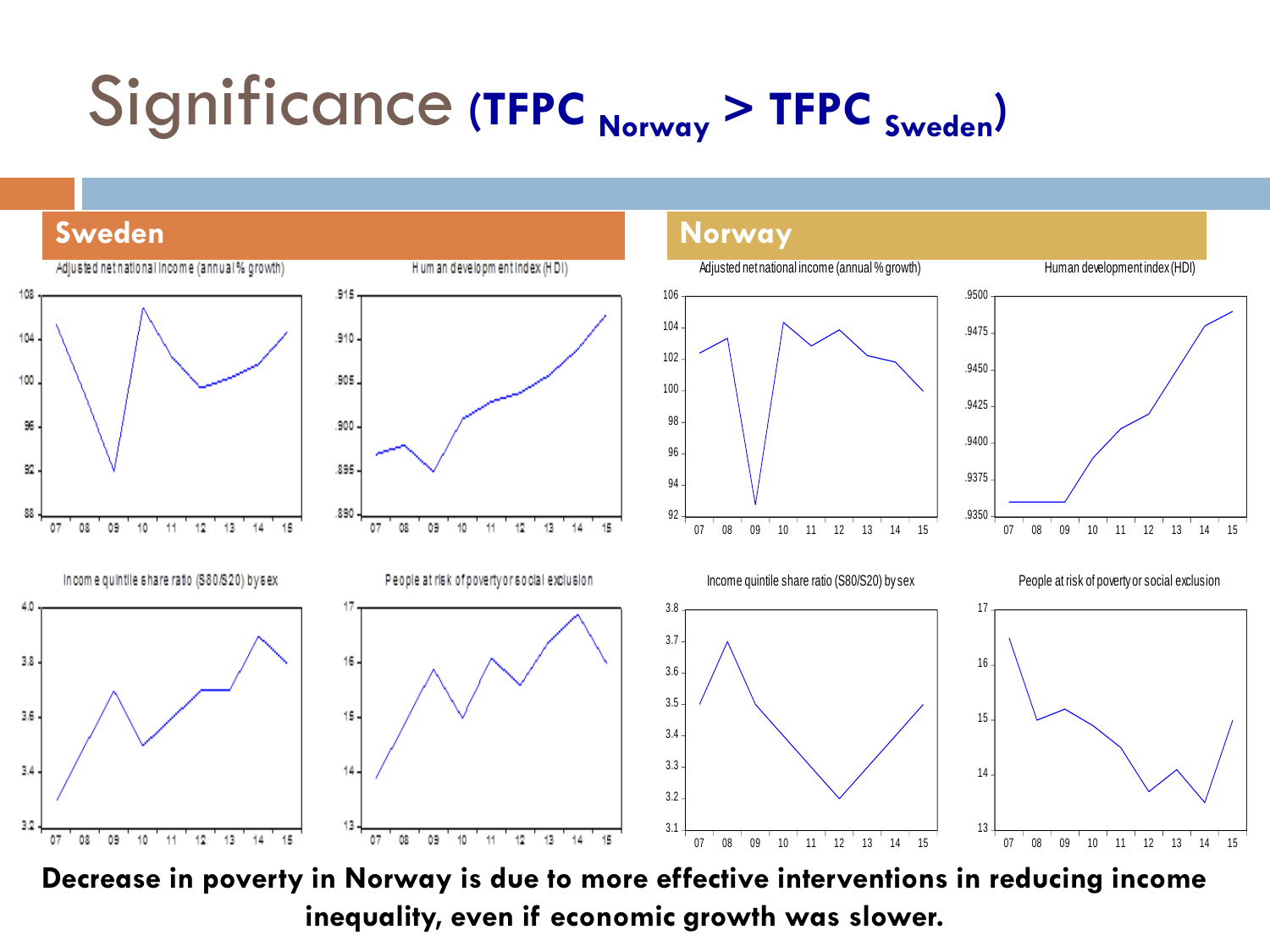## **Conclusions**

- $\square$  The analysis provides a tool for comparing the effectiveness of public policies on poverty alleviation based on the TFPC indicator, which can be the basis for the construction of a best practice worldwide to be continuously analyzed in benchmarking policies.
- $\Box$  The study reveals that there may be values of HDI growth from which poverty is no longer diminishing and that a policy of combating inequality that does not affect economic growth is convenient.
- $\Box$  One of the active ways of combating long-term poverty is the use of CSR.
- $\Box$  The outcome of the study also confirms T. Piketty's assertions about the direct influence of income inequality on rising poverty, even under conditions of economic growth.
- $\Box$  The limitations of the study are given by the particularity of the data selected (only European countries were analyzed), the reduced number of indicators used, and the limitations of the DEA Malmquist method.
- $\Box$  The next direction of research will be to include in the analysis a larger number of data that will include a larger number of indicators and countries to be analyzed.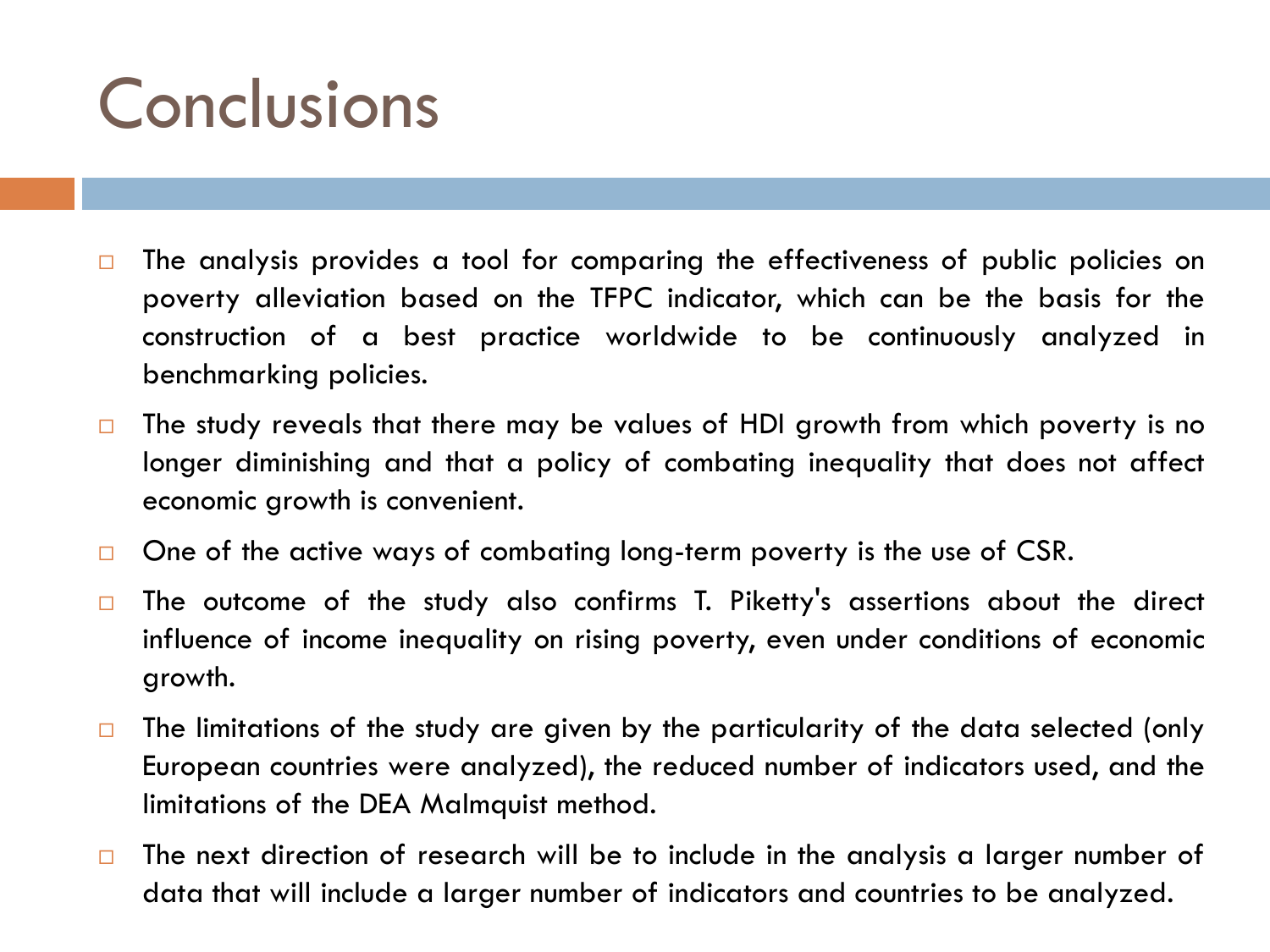### Questions and Open Discussions